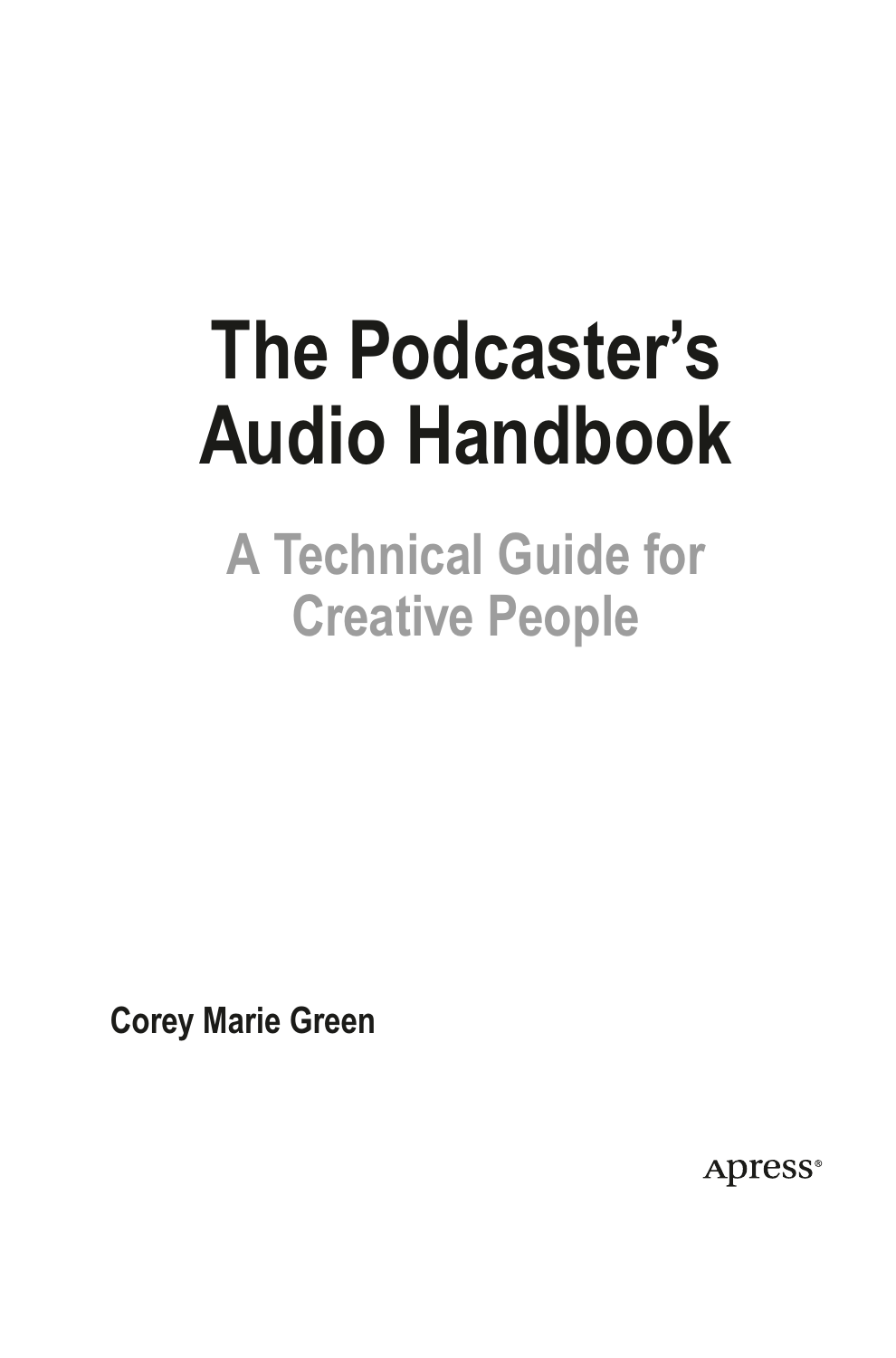### *The Podcaster's Audio Handbook: A Technical Guide for Creative People*

Corey Marie Green Brunswick West, Australia

#### ISBN-13 (pbk): 978-1-4842-7360-9 ISBN-13 (electronic): 978-1-4842-7361-6 <https://doi.org/10.1007/978-1-4842-7361-6>

#### Copyright © 2021 by Corey Marie Green

This work is subject to copyright. All rights are reserved by the Publisher, whether the whole or part of the material is concerned, specifically the rights of translation, reprinting, reuse of illustrations, recitation, broadcasting, reproduction on microfilms or in any other physical way, and transmission or information storage and retrieval, electronic adaptation, computer software, or by similar or dissimilar methodology now known or hereafter developed.

Trademarked names, logos, and images may appear in this book. Rather than use a trademark symbol with every occurrence of a trademarked name, logo, or image we use the names, logos, and images only in an editorial fashion and to the benefit of the trademark owner, with no intention of infringement of the trademark.

The use in this publication of trade names, trademarks, service marks, and similar terms, even if they are not identified as such, is not to be taken as an expression of opinion as to whether or not they are subject to proprietary rights.

While the advice and information in this book are believed to be true and accurate at the date of publication, neither the authors nor the editors nor the publisher can accept any legal responsibility for any errors or omissions that may be made. The publisher makes no warranty, express or implied, with respect to the material contained herein.

Managing Director, Apress Media LLC: Welmoed Spahr Acquisitions Editors: Susan McDermott, Natalie Pao Development Editor: James Markham Coordinating Editor: Jessica Vakili

Distributed to the book trade worldwide by Springer Science+Business Media New York, 1 NY Plaza, New York, NY 10004. Phone 1-800-SPRINGER, fax (201) 348-4505, e-mail orders-ny@ springer-sbm.com, or visit www.springeronline.com. Apress Media, LLC is a California LLC and the sole member (owner) is Springer Science + Business Media Finance Inc (SSBM Finance Inc). SSBM Finance Inc is a **Delaware** corporation.

For information on translations, please e-mail booktranslations@springernature.com; for reprint, paperback, or audio rights, please e-mail bookpermissions@springernature.com.

Apress titles may be purchased in bulk for academic, corporate, or promotional use. eBook versions and licenses are also available for most titles. For more information, reference our Print and eBook Bulk Sales web page at http://www.apress.com/bulk-sales.

Any source code or other supplementary material referenced by the author in this book is available to readers on GitHub via the book's product page, located at www.apress.com/978-1-4842-7360-9, and the author's page, located at https://www.transducer-audio.com/audio-files-for-book. For more detailed information, please visit http://www.apress.com/source-code.

Printed on acid-free paper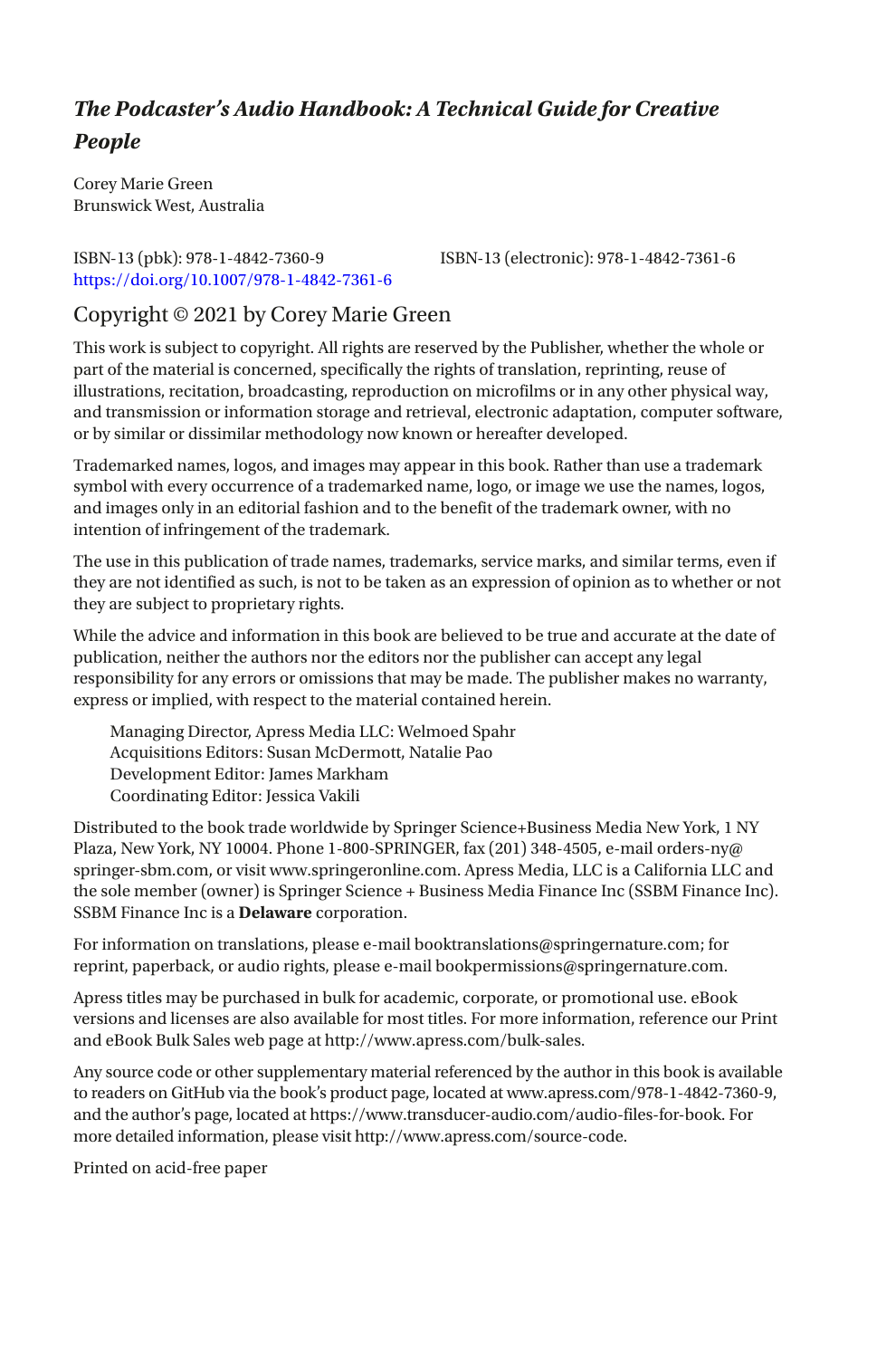## **Table of Contents**

| Compressed and Uncompressed File Formats: wav vs. mp3  11 |  |
|-----------------------------------------------------------|--|
|                                                           |  |
|                                                           |  |
|                                                           |  |
|                                                           |  |
|                                                           |  |
|                                                           |  |
|                                                           |  |
|                                                           |  |
| Dealing with Background Noise When Recording at Home 30   |  |
|                                                           |  |
|                                                           |  |
|                                                           |  |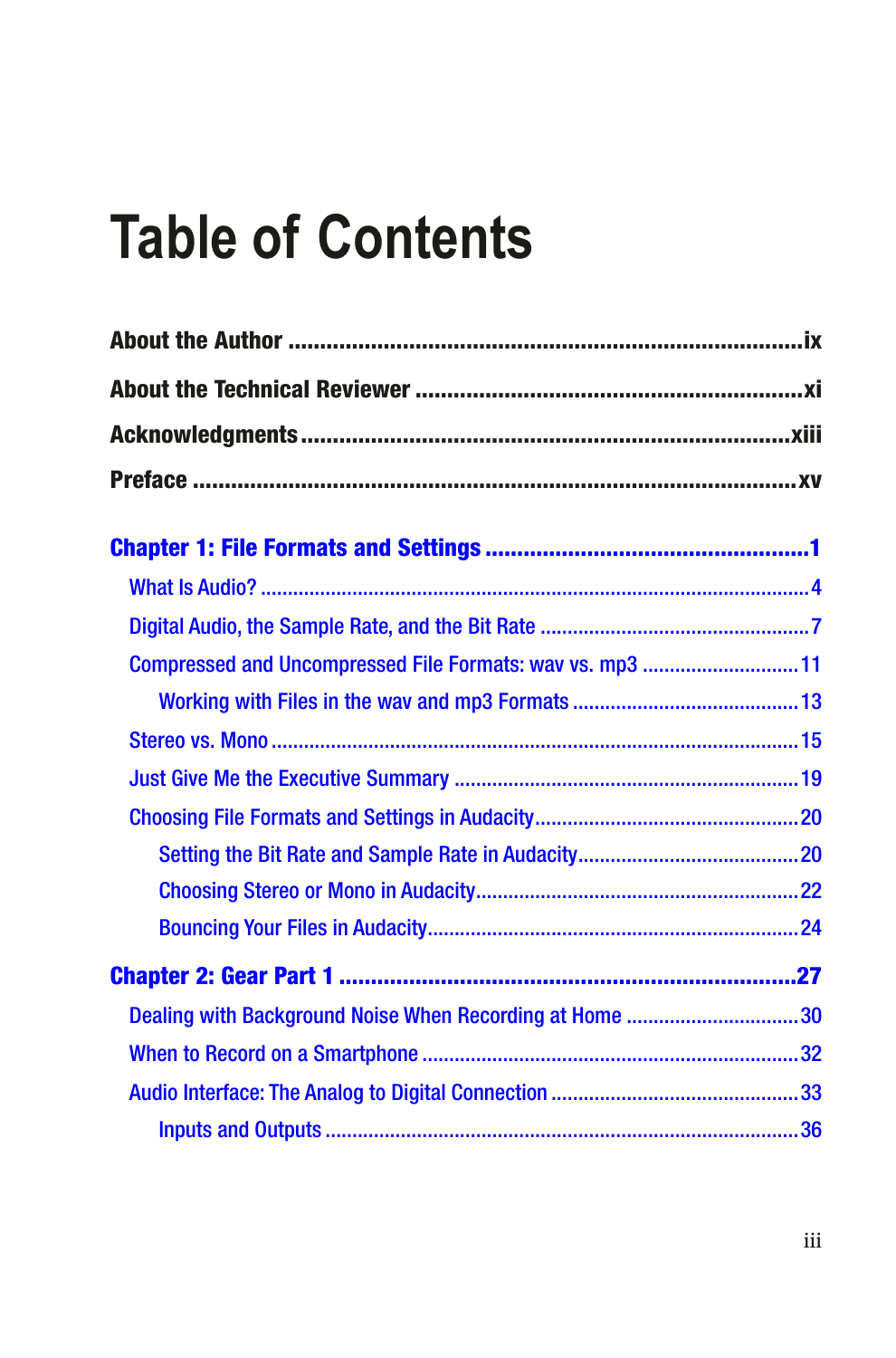| Recording with the Inbuilt Microphones of a Portable Recorder46 |  |
|-----------------------------------------------------------------|--|
|                                                                 |  |
| Using a Portable Recorder with an External Microphone50         |  |
|                                                                 |  |
|                                                                 |  |
|                                                                 |  |
|                                                                 |  |
|                                                                 |  |
|                                                                 |  |
|                                                                 |  |
|                                                                 |  |
| Choosing a Microphone with an Appropriate Frequency Response65  |  |
| Polar Patterns and How They Help Reject Background Noise66      |  |
|                                                                 |  |
|                                                                 |  |
|                                                                 |  |
|                                                                 |  |
|                                                                 |  |
|                                                                 |  |
|                                                                 |  |
|                                                                 |  |
|                                                                 |  |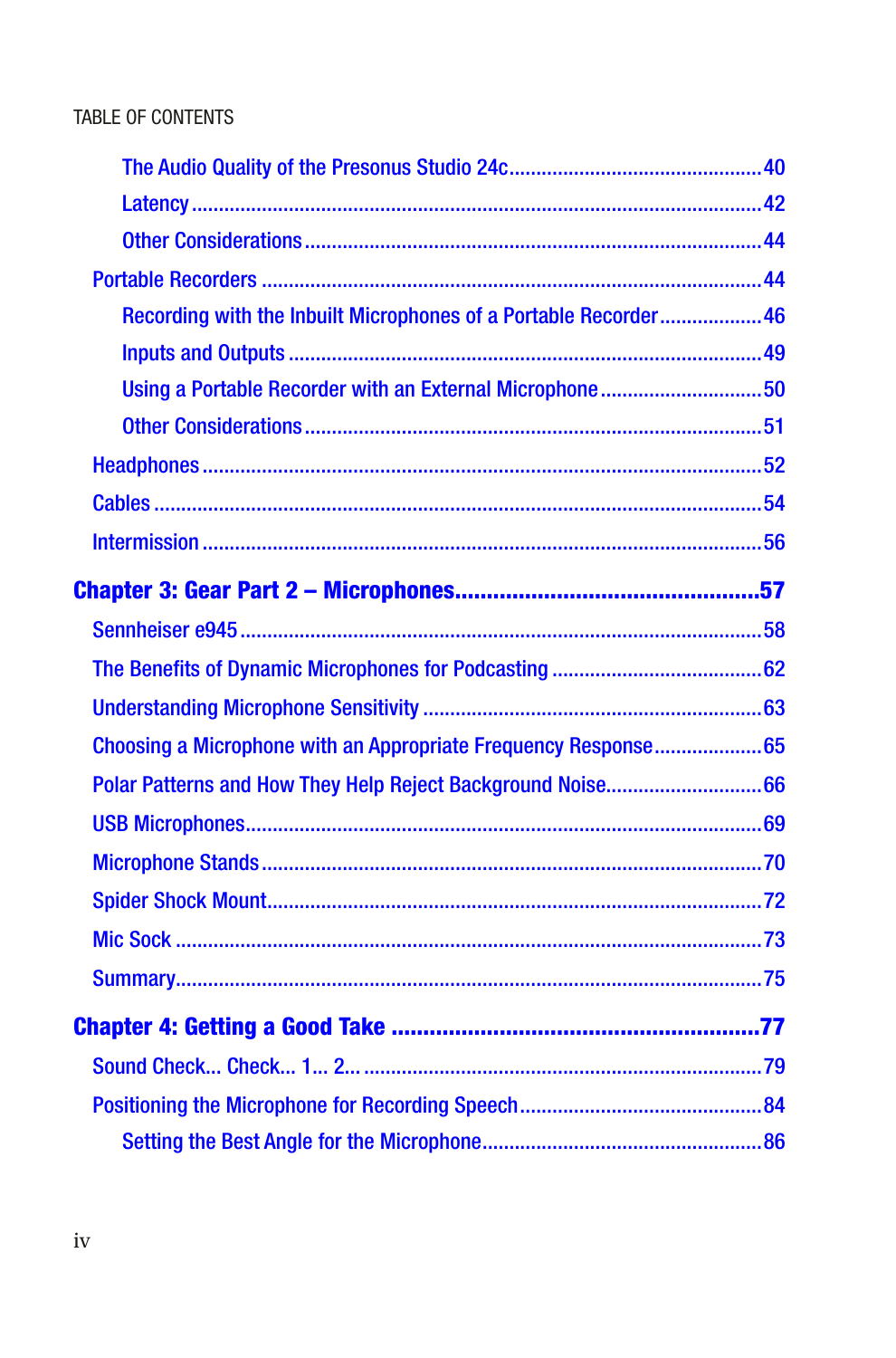| Setting the Distance Between the Microphone and the Speaker 89     |  |
|--------------------------------------------------------------------|--|
|                                                                    |  |
|                                                                    |  |
|                                                                    |  |
|                                                                    |  |
|                                                                    |  |
|                                                                    |  |
|                                                                    |  |
| Setting a Level for Recording Things That Aren't Human Speech  105 |  |
|                                                                    |  |
|                                                                    |  |
|                                                                    |  |
|                                                                    |  |
|                                                                    |  |
|                                                                    |  |
|                                                                    |  |
|                                                                    |  |
|                                                                    |  |
|                                                                    |  |
| Look for Asymmetrical Surfaces to Randomize Reflections120         |  |
|                                                                    |  |
|                                                                    |  |
|                                                                    |  |
|                                                                    |  |
|                                                                    |  |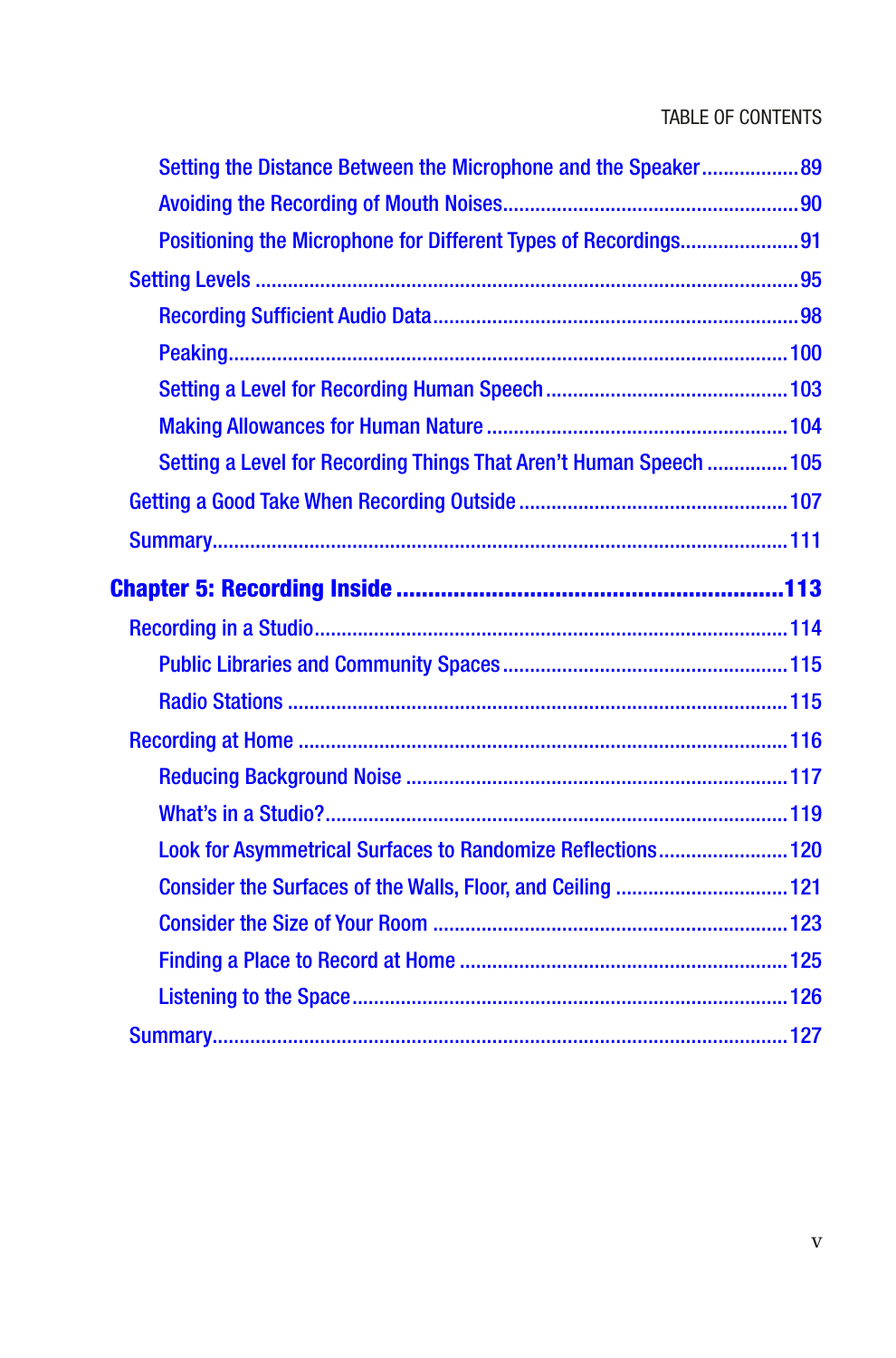| Strategy 2: Plug an External Microphone into Your Portable Recorder 139         |  |
|---------------------------------------------------------------------------------|--|
| Strategy 3: Move the Microphone Closer to the Mouth of the                      |  |
| Strategy 4: Understand the Polar Pattern of Your Microphone  142                |  |
| Strategy 5: Choose the Right Kind of Background Noise 146                       |  |
|                                                                                 |  |
|                                                                                 |  |
|                                                                                 |  |
| <b>Consider the High Pass Filter When Recording Atmos or Sound Effects  154</b> |  |
|                                                                                 |  |
|                                                                                 |  |
|                                                                                 |  |
|                                                                                 |  |
|                                                                                 |  |
|                                                                                 |  |
|                                                                                 |  |
|                                                                                 |  |
|                                                                                 |  |
|                                                                                 |  |
|                                                                                 |  |
|                                                                                 |  |
|                                                                                 |  |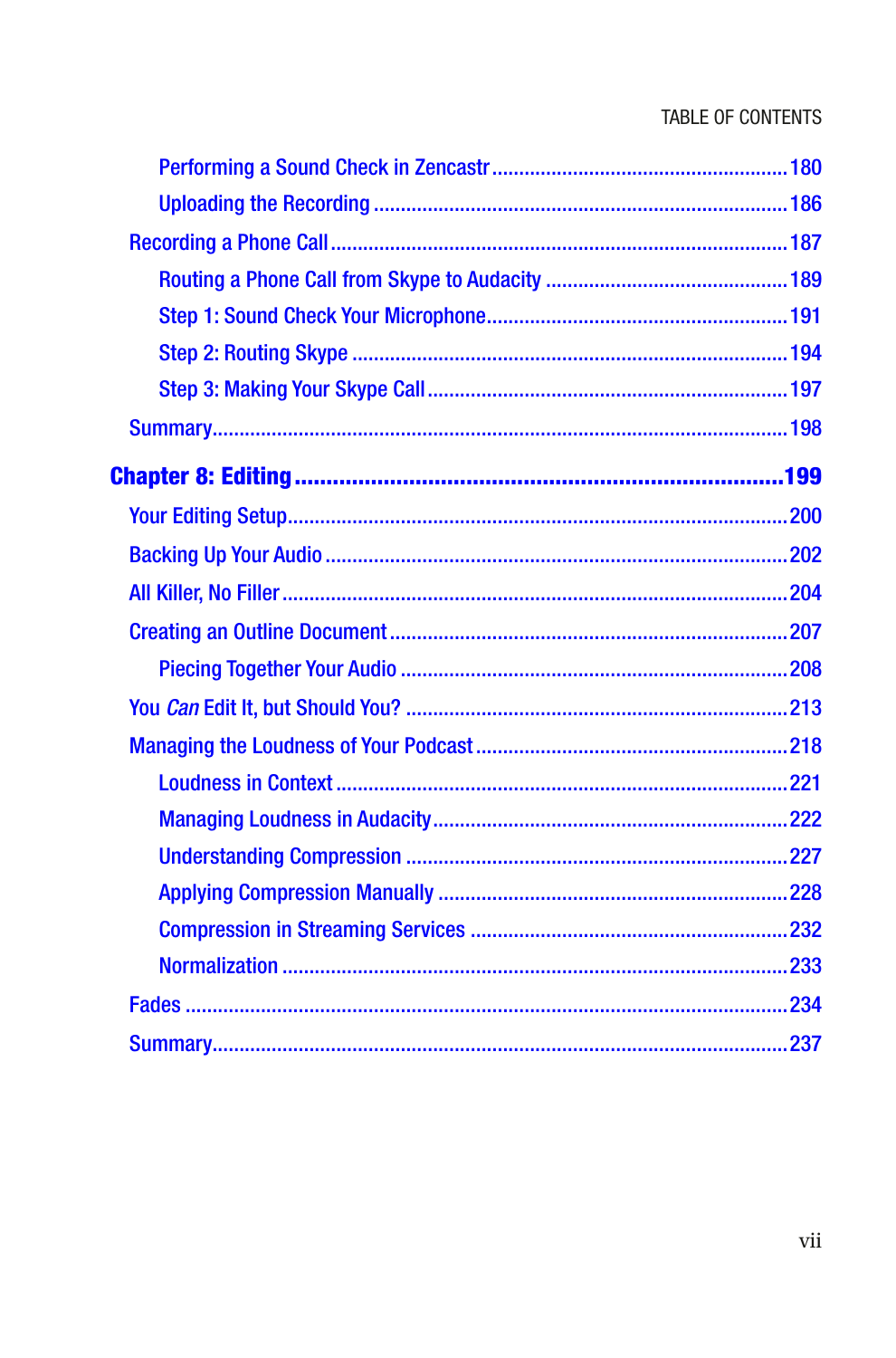|      | .241 |  |
|------|------|--|
|      |      |  |
|      |      |  |
|      |      |  |
|      |      |  |
|      |      |  |
| .253 |      |  |
|      | .259 |  |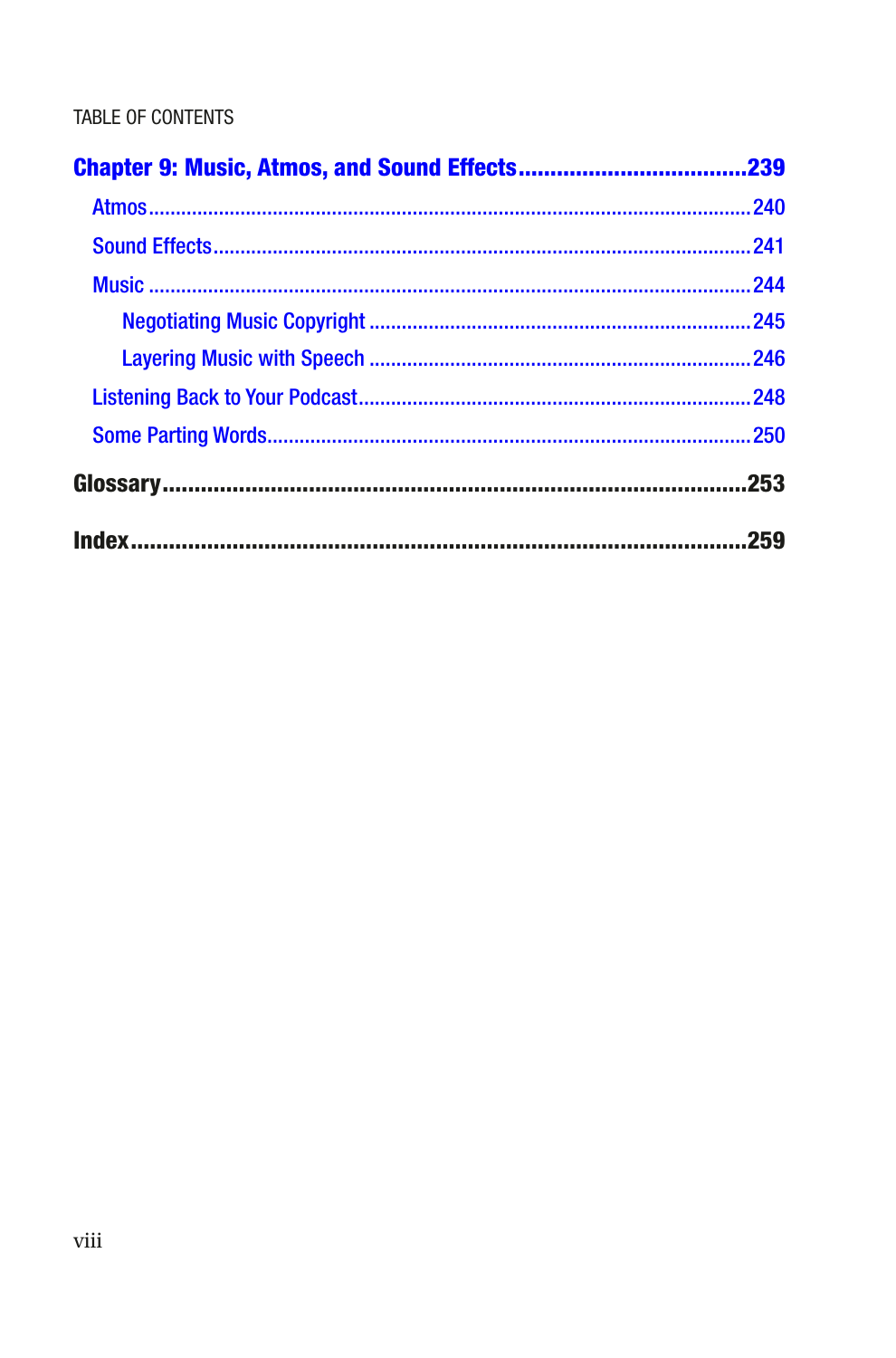## **About the Author**



**Corey Marie Green** is an audio engineer from Melbourne, Australia, who specializes in podcasting and radio. She has filled many roles in her radio career, including journalist, producer, editor, and sound engineer at live events. Through her business, Transducer Audio, she provides a range of services for podcasters including editing, content development, and training.

Photo Credit: Karoline Morwitzer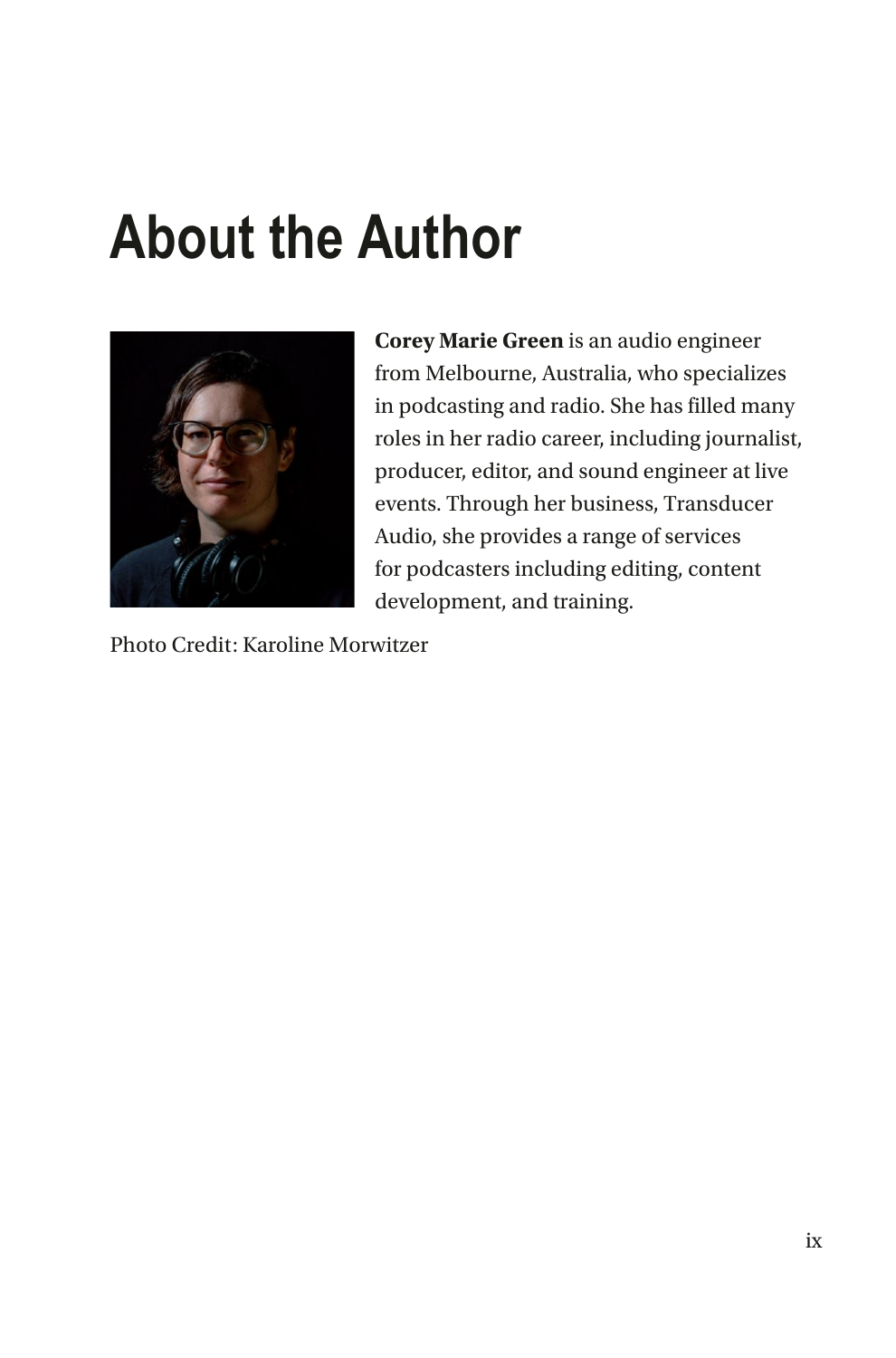## **About the Technical Reviewer**

After completing studies in both sound production and electronic engineering, **Riah Williams** has been professionally active in the communications, broadcast, and music industries. As Station Technical Worker at 3CR Community Radio in Melbourne, Riah has set up remote live broadcasts from rallies and blockades, parks, pubs, and inside prisons. In 2014, Riah designed talkback equipment which was installed in 16 community radio stations in Timor-Leste. Riah's time is currently divided between 3CR and repairing music instrument amplifiers at Open Ear Audio.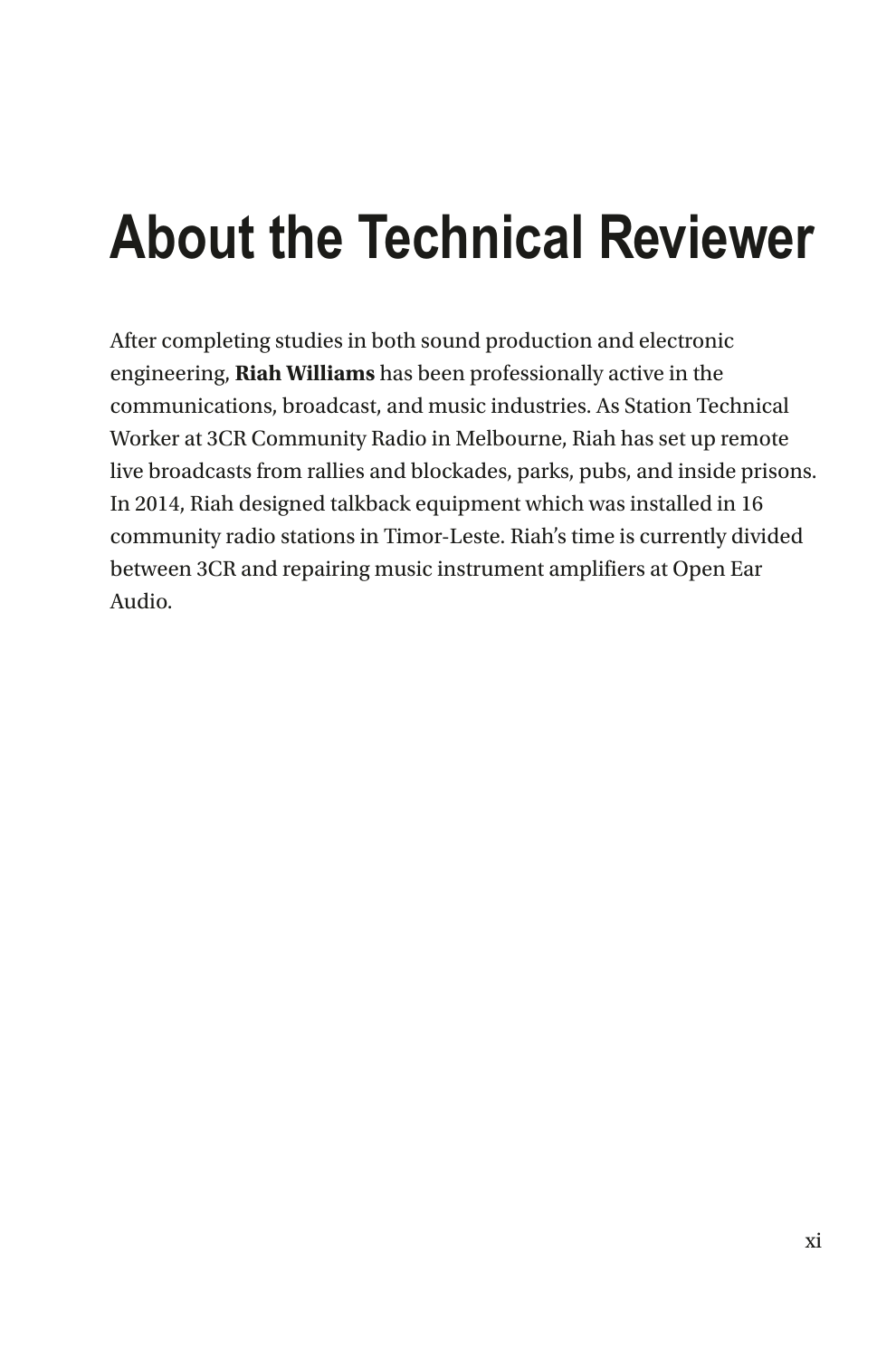## **Acknowledgments**

I acknowledge the elders of the Kulin nation upon whose land this book was written.

Thanks to Riah for doing the tech review on this book and for the many nights we've stayed up talking about audio engineering.

Thanks to Mum, Megan Gannon, and John Langer for helping me to express my ideas effectively.

Thanks to Florenz, Greg, Mike Smith, and the teachers at RMIT for answering my endless questions about audio engineering.

Thanks to Ian Curr and Sarah Steel for helping me test out my ideas.

Thanks to Tuffy for the photography and for demonstrating the use of remote recording technology.

Thank you to Matt at Audio-Technica, Matt at Yamaha, Michael and Chris at Link Audio, Felipe at CMI, and Chris at Audient for helping with the gear testing.

Thanks to Helen and Dad for cheering me on and helping me get through the book writing process.

Thanks to Jessica, Natalie, Jim, and Susan from Apress for guiding me through the publishing process.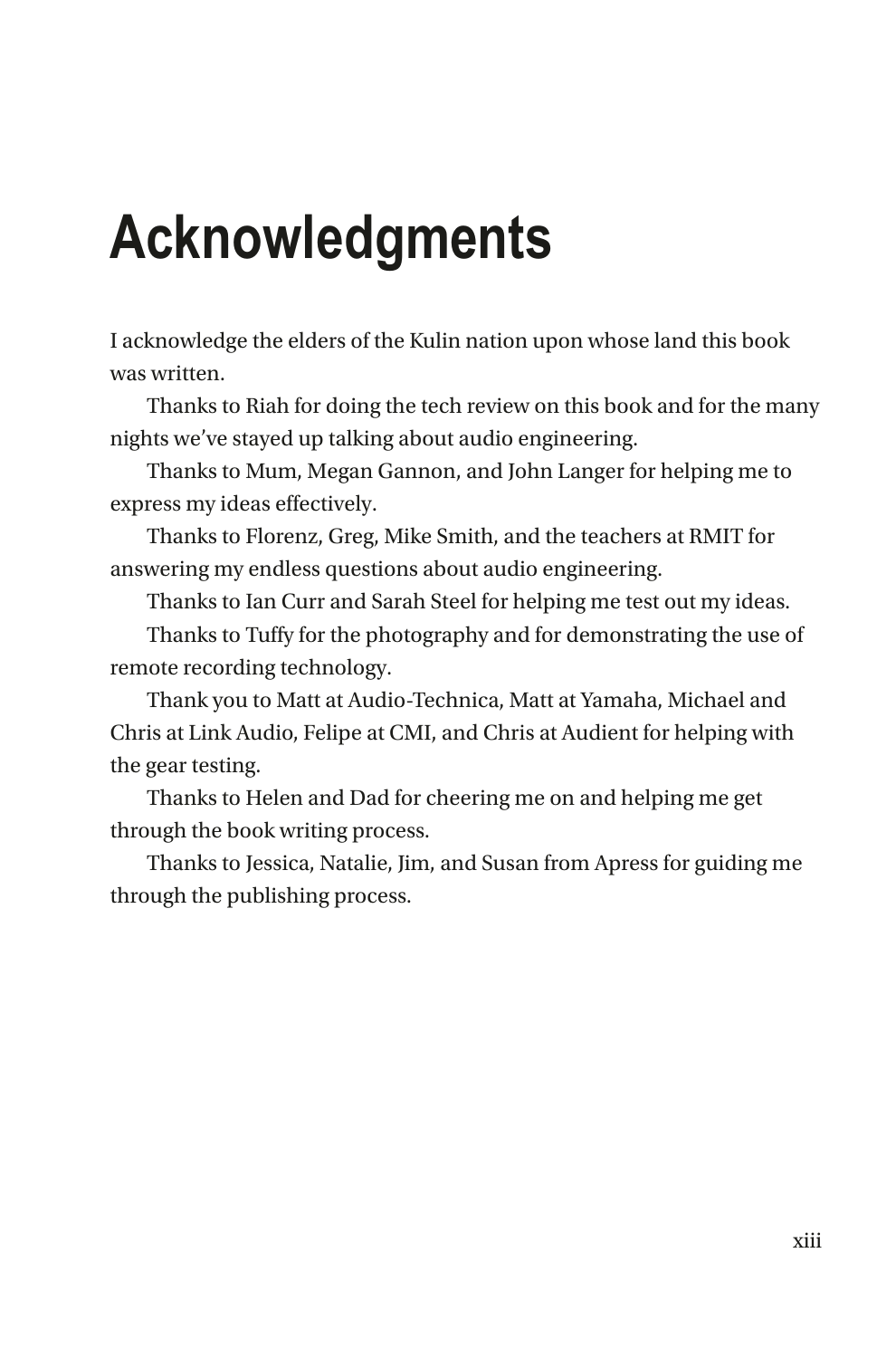### **Preface**

UK comedian Deborah Frances-White was about to quit comedy due to the grind of dealing with sexism in the industry. Instead, she decided to start a podcast: *The Guilty Feminist*. When she shared her experiences, she found a community of like-minded people and created a much-needed space for diverse comedians.<sup>[1](#page-11-0)</sup>

The audio quality of your podcast is important, because your podcast is important. Most podcasters start out because they're passionate about a topic and want to share that passion with other people. Your podcast might make people laugh, teach them a new skill, or inform them about an important issue. Podcasts are an excellent way to build community. However, poor-quality audio can be an impediment to reaching your audience.

### The Importance of Audio Quality

Audio quality sends a message to your listeners about how much you value your ideas. And it's not just your ideas: if you invite a guest onto your podcast, you will want to give them the best platform possible. If you value your work, then it will encourage others to do the same.

Good-quality audio is not just an extra, it's an accessibility issue. Improving your audio quality will make your work available to a much wider audience.

<span id="page-11-0"></span><sup>1</sup> Frances-White, D., 2018. *The Guilty Feminist*: *From Our Noble Goals To Our Worst Hypocrisies*. London: Virago.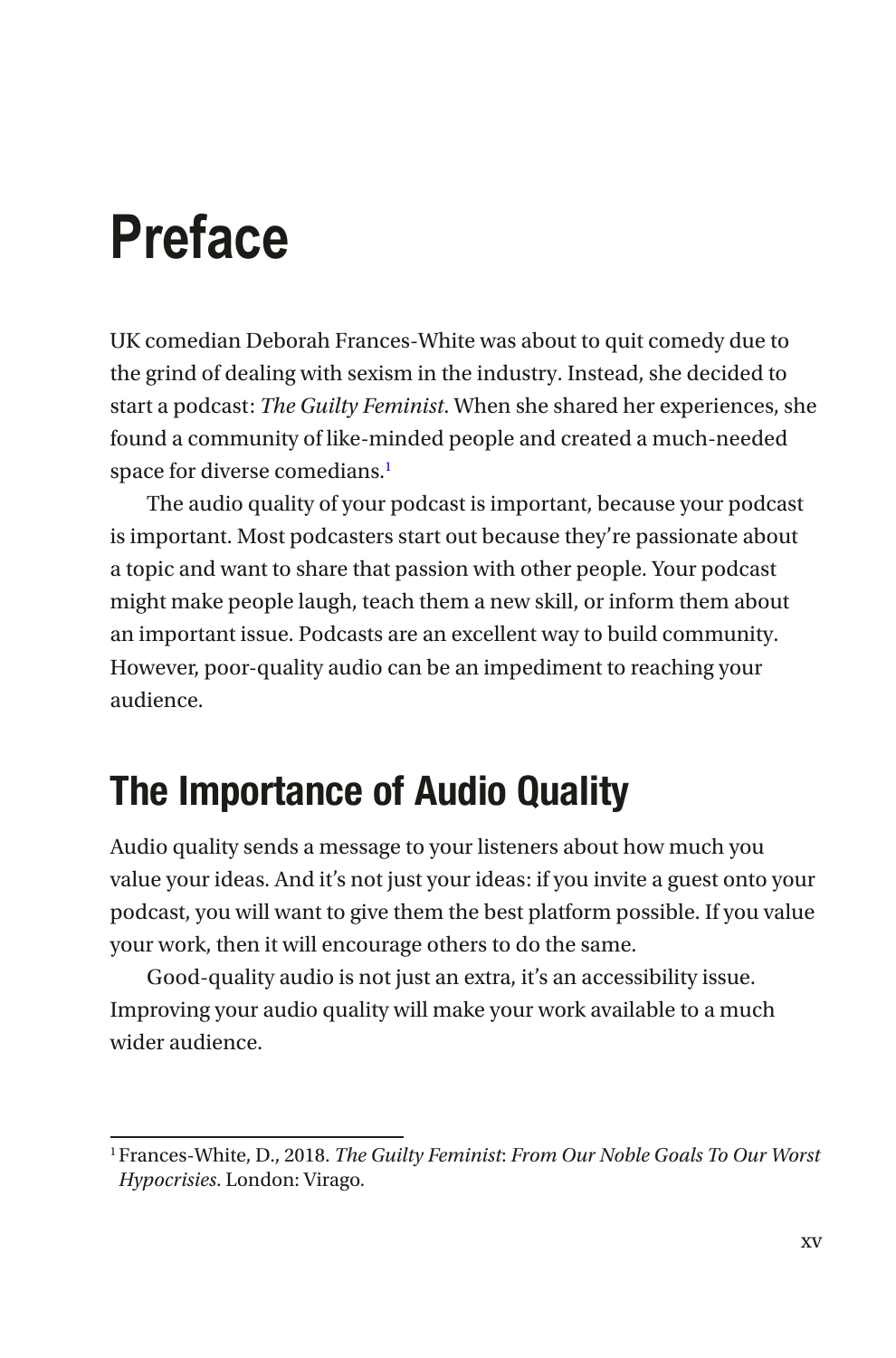You should also consider that the audio you release into the world might not reach your listeners in the same state as you sent it. Even if your initial recording sounds OK, a podcast that has been played through a streaming service undergoes processing. On top of that, you have no control over the equipment your listeners are using or the circumstances in which they're listening. You do have control over the recording and editing process.



*You can't stop a member of your audience from listening to your podcast in a laundromat out of an old shoe, but you can release a podcast with high-quality audio*

### High-Quality Audio Is Accessible Audio

Maximizing your audio quality makes your podcast accessible to a wider range of people. When creating a podcast, you should consider who your audience might be and what needs they have. Low-quality audio could make it impossible for certain people to access your work.

People who are hard of hearing particularly need a podcast to be clear. This might be a specific consideration if you expect your audience to be older or to be made up of people who frequent rock concerts.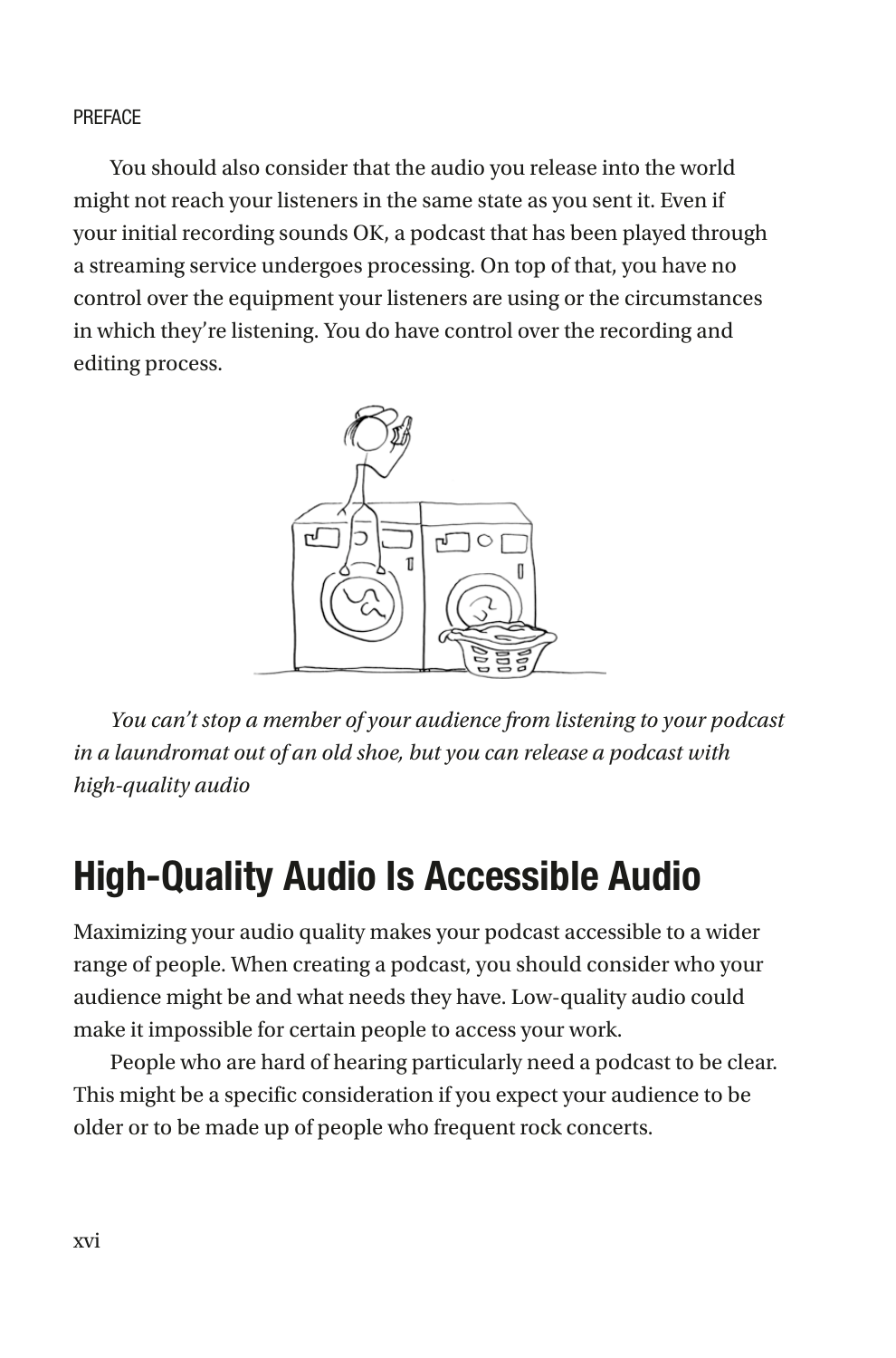Another thing to consider is that you or an interviewee might have difficulty speaking. Alternatively, you could be speaking with an accent that is different to your listener's. It's incredibly important to include a diversity of voices in the media, and independent media such as podcasts often take up this work. In this instance, a high-quality recording will be helpful for the listener.

Your listener's attention may be divided between your podcast and another task. In 2019, Edison Research surveyed podcast listeners in the United States and found that 59% of respondents had listened to a podcast while doing chores.<sup>2</sup> You may be competing for your listener's attention with the task of removing mold from between bathroom tiles. You will know from your own experience that it takes your full attention to be able to understand poor-quality audio. You want to make it easy for your listener to be able to concentrate on both tasks.

Often people listen to podcasts in noisy environments: on the train, while driving a car, or while working. Audio that has inconsistent volume levels is impossible to listen to in these circumstances.

Your listener might be using poor-quality equipment, or they might have a poor Internet connection. It's not uncommon for people to listen to a podcast using low-quality earbuds or out of the tinny speaker of their smartphone.

<span id="page-13-0"></span><sup>2</sup>Edison Research. 2019. *The Infinite Dial - The Podcast Consumer 2019*. [online] Available at: [www.edisonresearch.com/wp-content/uploads/2019/04/Edison-](http://www.edisonresearch.com/wp-content/uploads/2019/04/Edison-Research-Podcast-Consumer-2019.pdf)[Research-Podcast-Consumer-2019.pdf](http://www.edisonresearch.com/wp-content/uploads/2019/04/Edison-Research-Podcast-Consumer-2019.pdf)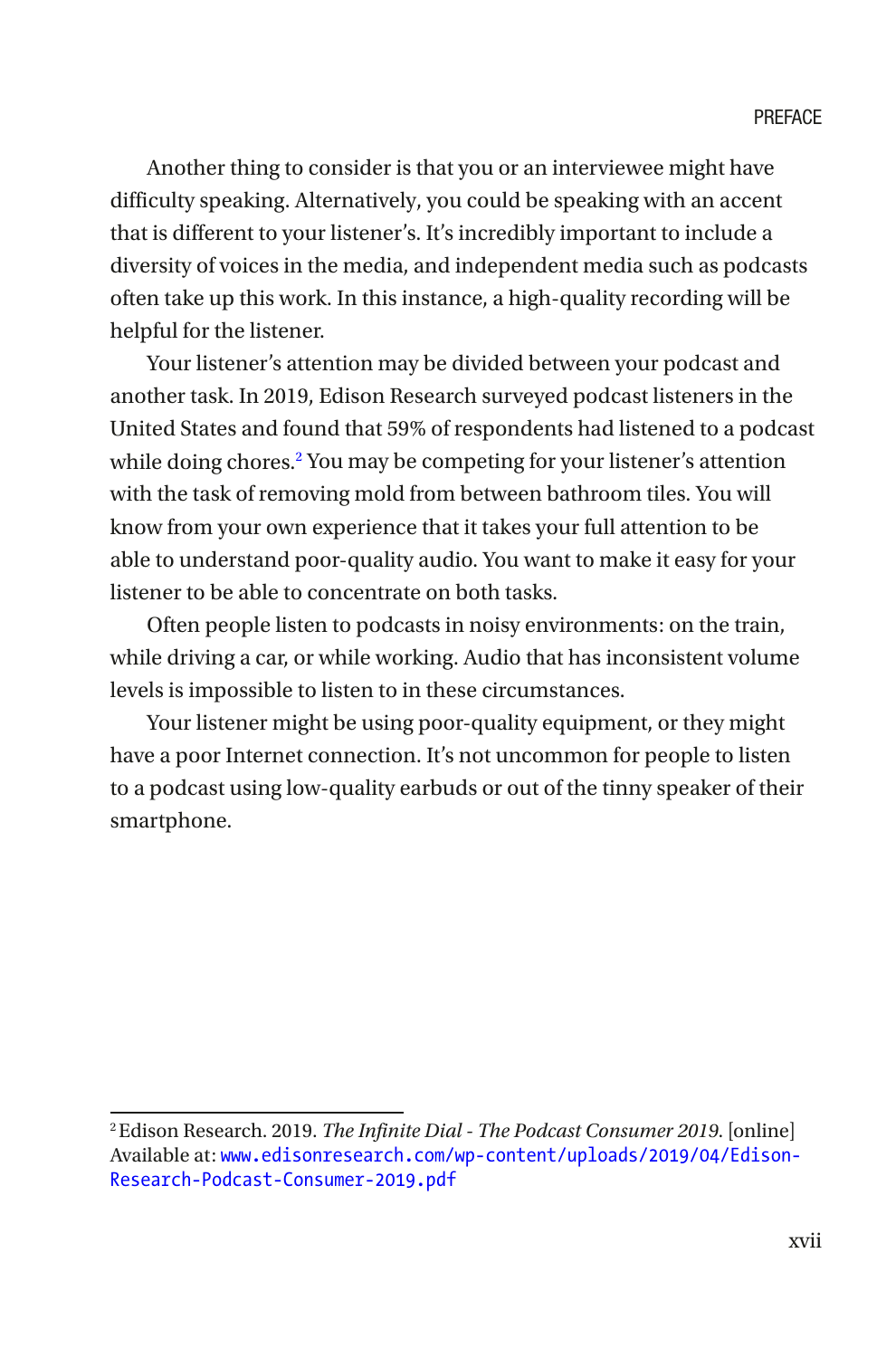

*Podcasts are often played through the speaker of a smartphone. This can significantly reduce audio quality*

I have prepared an audio file so you can appreciate how much audio quality can degrade between your original work and the final playback. In this case, I have uploaded the file to the Internet, streamed it through Apple Podcasts, and played it back through the speakers of my smartphone on my parents' porch (Audio 0-1).

### **Audio 0-1 [How your podcast might sound when played](https://static.wixstatic.com/mp3/1ad394_fa89cf12a08141d1a30177e7cc5899cf.mp3)  [through the speakers of a smartphone in a noisy](https://static.wixstatic.com/mp3/1ad394_fa89cf12a08141d1a30177e7cc5899cf.mp3)  [environment](https://static.wixstatic.com/mp3/1ad394_fa89cf12a08141d1a30177e7cc5899cf.mp3)**

You can hear quite a difference between the quality of the audio at the beginning of the file and the quality at the end. The words I am speaking are still clear at the end of the file, but only because the original recording was of a high quality.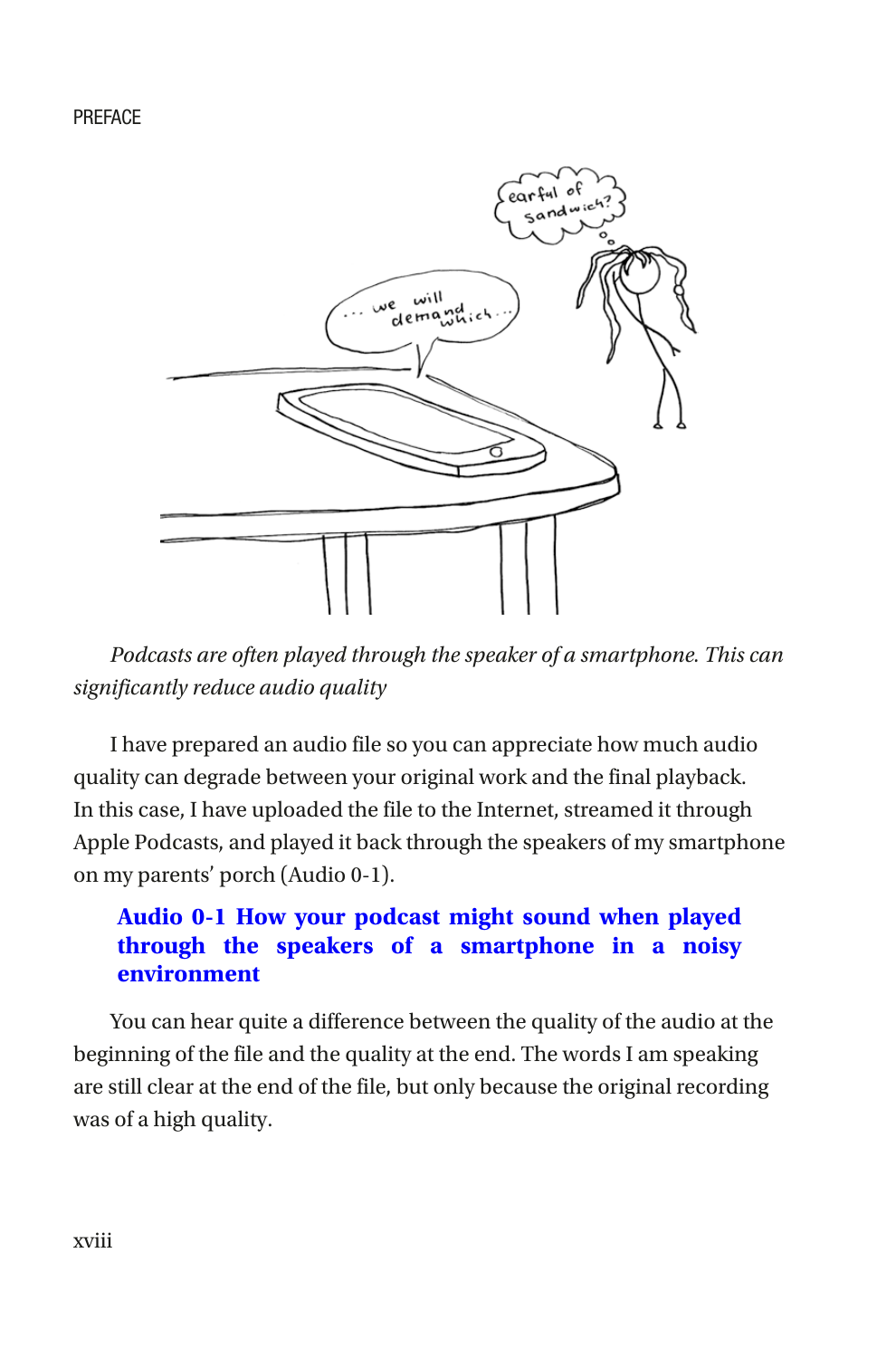If you do everything you can to maintain the quality of your audio files through the recording and editing process, you'll be making your podcast accessible to the widest audience.

### Maximizing Audio Quality to Compensate for Challenging Conditions

One of the great things about podcasting is that if you live somewhere with an Internet connection, there's a low barrier to entry. That does not mean that podcasts are created on an even playing field.

Sometimes your recording environment can be quite noisy, or you might have to work with low-end equipment. You might need to conduct an interview over the phone or the Internet, which is convenient but can compromise audio quality. It is at these times that it is particularly important to understand audio engineering techniques.

Regardless of your circumstances, you can improve the quality of your podcast using the audio engineering techniques contained within this book.



*Understanding audio engineering techniques will help you make a clear recording in a noisy environment, such as a UFO convention*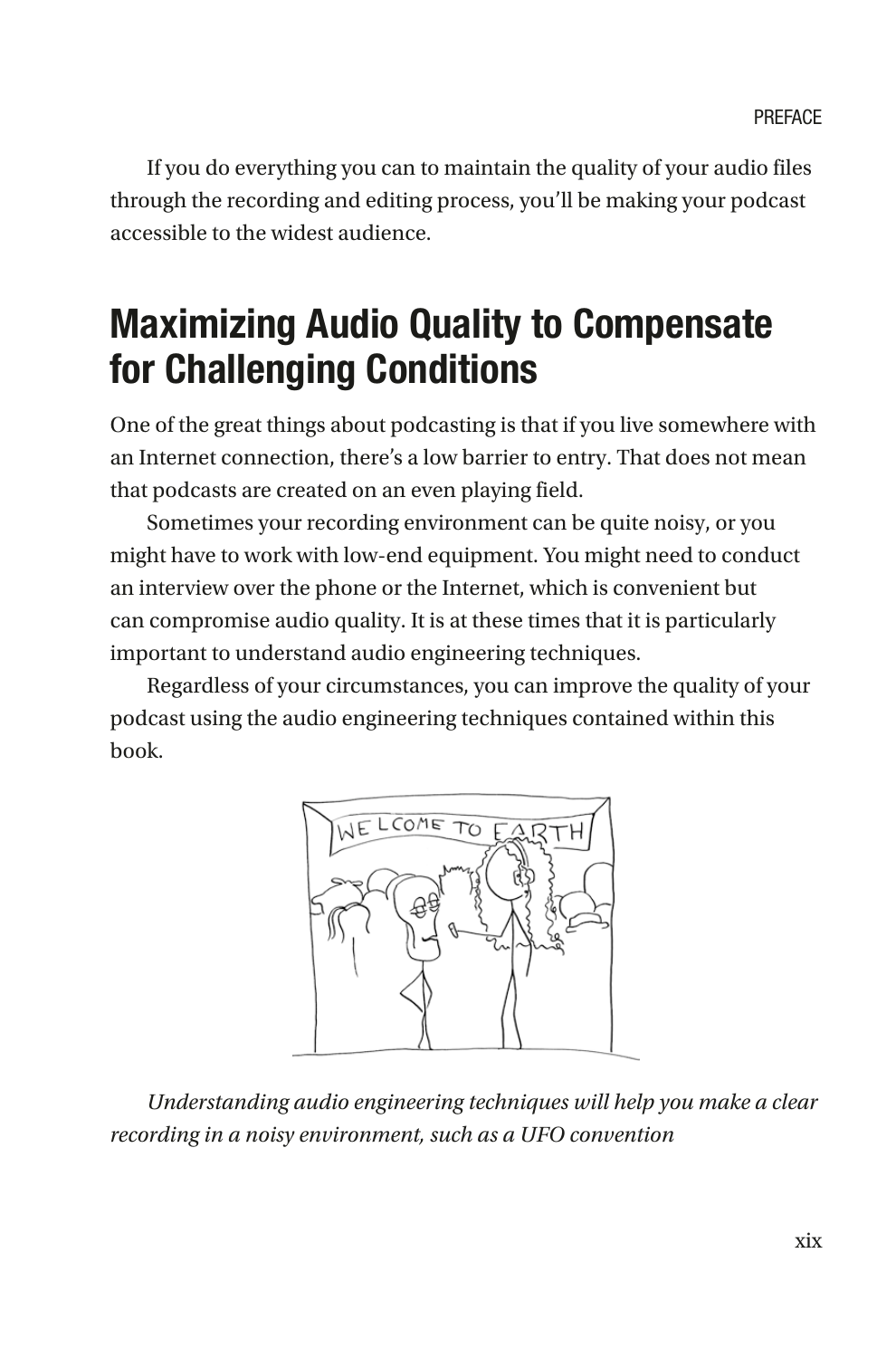### How This Book Works

The information in this book will help you to optimize the audio quality of your podcast in the easiest and most effective ways. Once you have a handle on some audio basics, you can focus on expressing yourself creatively and making content that will connect with your audience.

This book is intended for both new podcasters and well-established podcasters who wish to improve their audio. For many people, podcasting is their first exposure to audio engineering. While there are many online resources available for podcasters who wish to improve their audio, it can be hard to know where to start. Many podcasters will make a few recordings, run into problems, and then look for a way to fix them. The solutions they find can be difficult or expensive and often unsatisfactory. This guide provides an overview, which will help you avoid common audio issues before they arise. I know that people often dip in and out of technical books, but there is a benefit to reading this book in chapter order.

Many online resources assume a high level of technical knowledge. My aim is to make the information in this guide accessible to people who don't have that background. As mentioned, I have concentrated on the simplest and most effective techniques for improving audio quality. I have presented the information in plain English and demonstrated my points with real-world experiences. I explain key audio terms as they arise, and you will also find a glossary. The most important points in every chapter are summarized so that you can refer to them later. This guide will provide you with a solid foundation in basic audio techniques: enough information to get started, make a really good recording, and shape it into a podcast. If you then decide you want to learn more about audio engineering as it relates to podcasting, then having this solid foundation will make it much easier for you to access audio industry resources.

One of the principles that I work from is that it's easier and more effective to make a high-quality recording than to fix a low-quality recording. As such, most of the book concentrates on the process of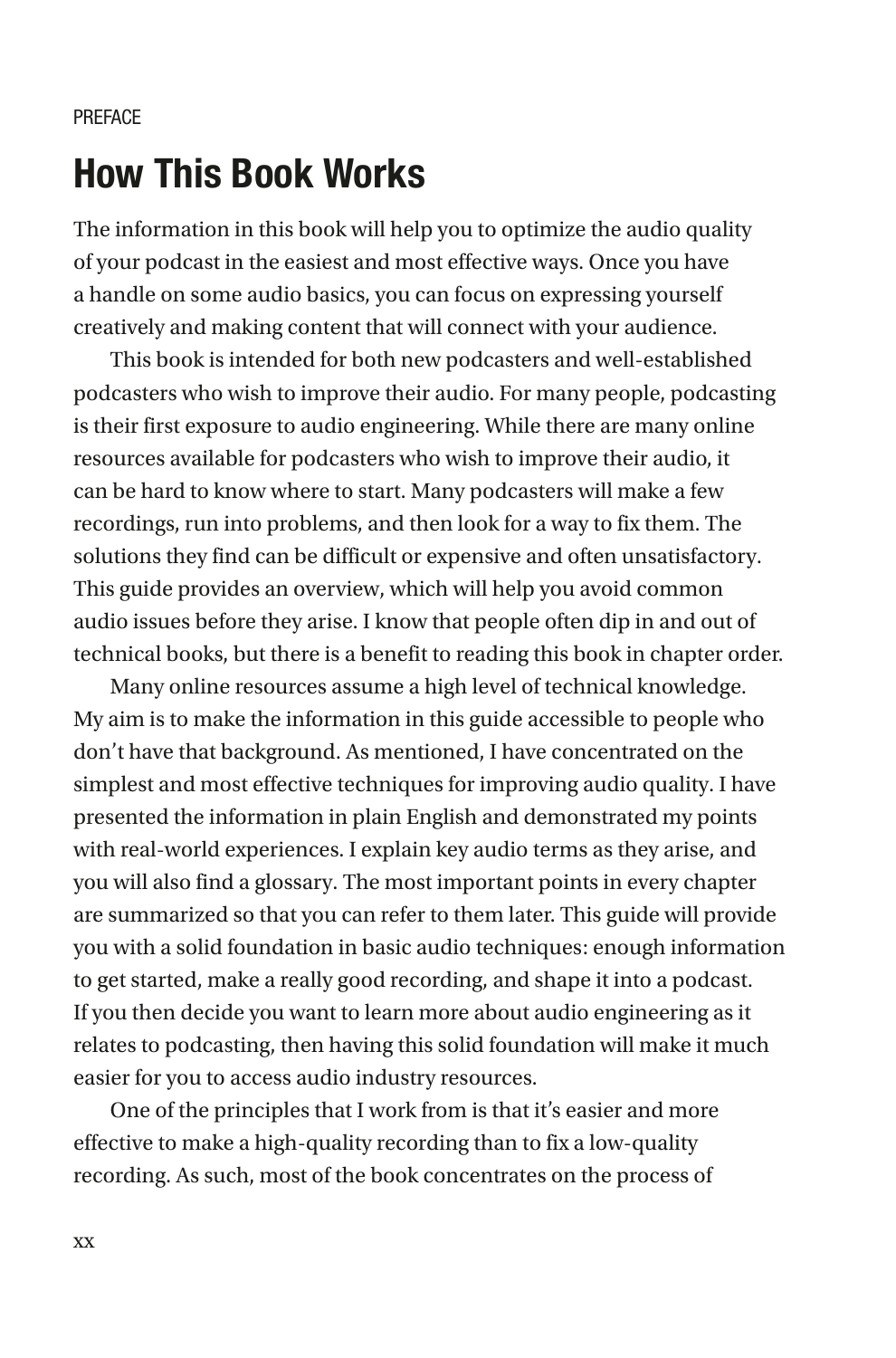making a high-quality recording, with only two chapters on editing at the end. Even though a large part of my work as a sound engineer involves repairing audio, I barely cover this topic in the book because it gets quite complicated. You can think of fixing a bad recording as being a bit like trying to fix a cake after you've baked it. You can cut the burnt bits off the cake and add more icing, but if you really want a good cake, you'll need to start again – this time with a recipe book.



*Trying to fix a bad recording can be a bit like cutting the burnt bits off a cake and adding more icing*

It's easier to make a high-quality recording if you're using suitable audio equipment, but not everyone has a huge budget to spend on the latest gear. Where possible, I have made suggestions on how to get the best sound for the least money. Following on from the principle that it's easier and more effective to make a high-quality recording than to fix a lowquality recording, I recommend spending more money on the recording stage of your podcast than the editing stage. As such, I advise you in Chapter [2,](https://doi.org/10.1007/978-1-4842-7361-6_2) "Gear," to invest in some good-quality recording equipment, but then I demonstrate editing techniques using the very basic audio editing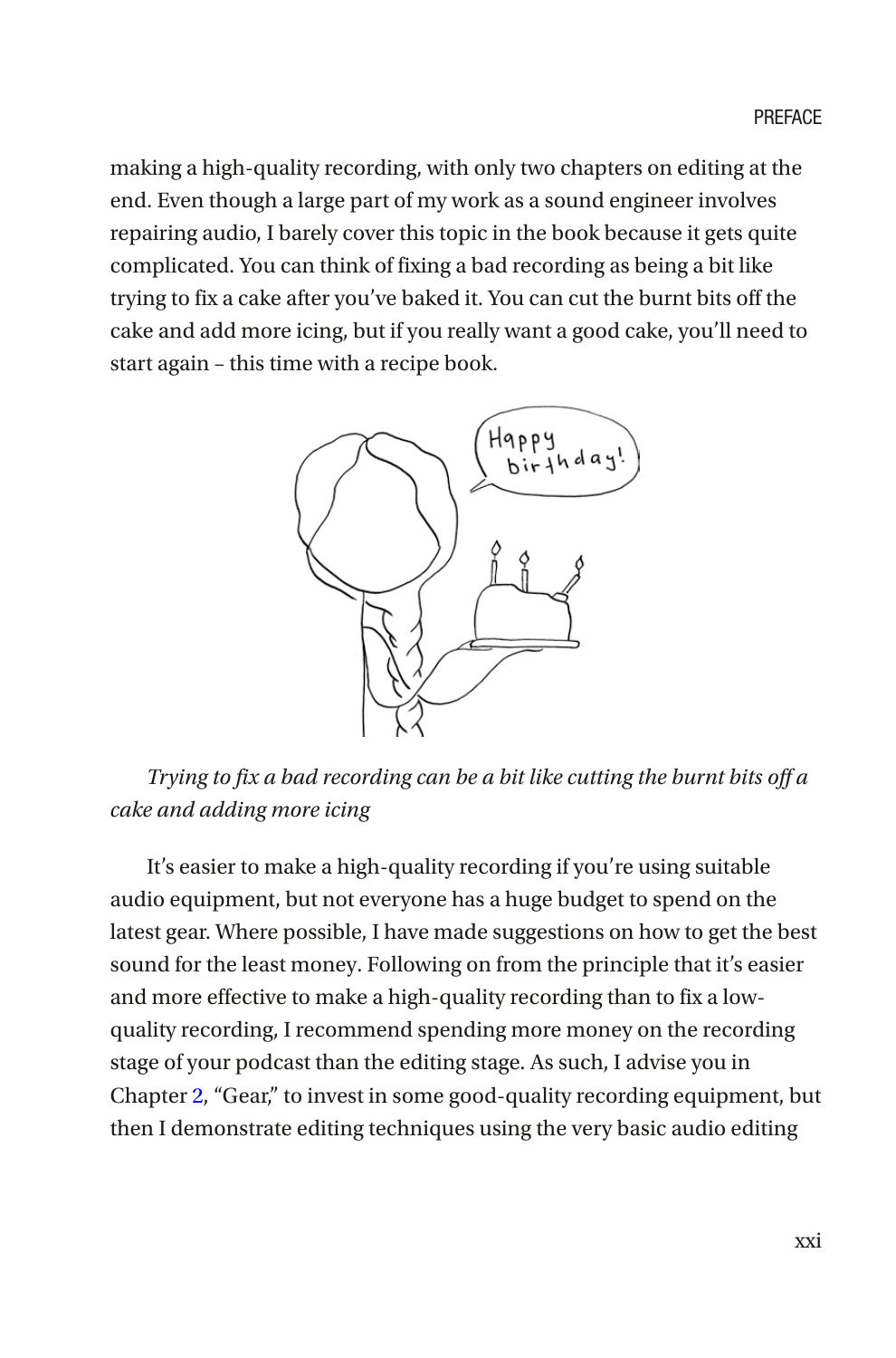program *Audacity*. Audacity might not be the best audio editing program, but it's the most accessible – it is free, it runs on Windows and Mac, and it is adequate for creating a basic podcast. If you wish to undertake more advanced editing, then I discuss a few other options in Chapter [8](https://doi.org/10.1007/978-1-4842-7361-6_8), "Editing."

Throughout the book, I demonstrate techniques using specific pieces of audio equipment and computer programs, but you might already have a setup. The audio techniques and principles that I am discussing apply to similar equipment and programs.

Some people might find the idea of presenting a very polished podcast as being inauthentic. They might feel that removing some of the rough edges compromises their DIY ethic. Why might people feel this way? It's because technical choices are a part of the creative process. While everyone needs to know the basics, technical choices can be an important part of the storytelling, helping you create atmosphere and individual character. I don't want you to see this book as a series of rules about recording and editing. Instead, I hope to demonstrate that a good understanding of the technical side of podcasting will enable you to express yourself and to reach the people who are important to you. I have included audio clips throughout so that you can hear the outcome of technical choices and learn to be the judge of your own work. For those who are reading the print version of this book, the audio files are located at <https://www.transducer-audio.com/audio-files-for-book>. Saying that, there is a focus on creating clear recordings of human speech, so as to make podcasts accessible. Not every podcast has to sound like it was produced in a professional studio, but every podcaster should make the utmost effort to record and edit speech so that it's intelligible to the listener. Podcasting has become an important way for people to share information, and I would like to see as many people included in that as possible. I will be discussing issues of accessibility throughout the book. Once you have made a high-quality recording, you can present it in any way that you like.